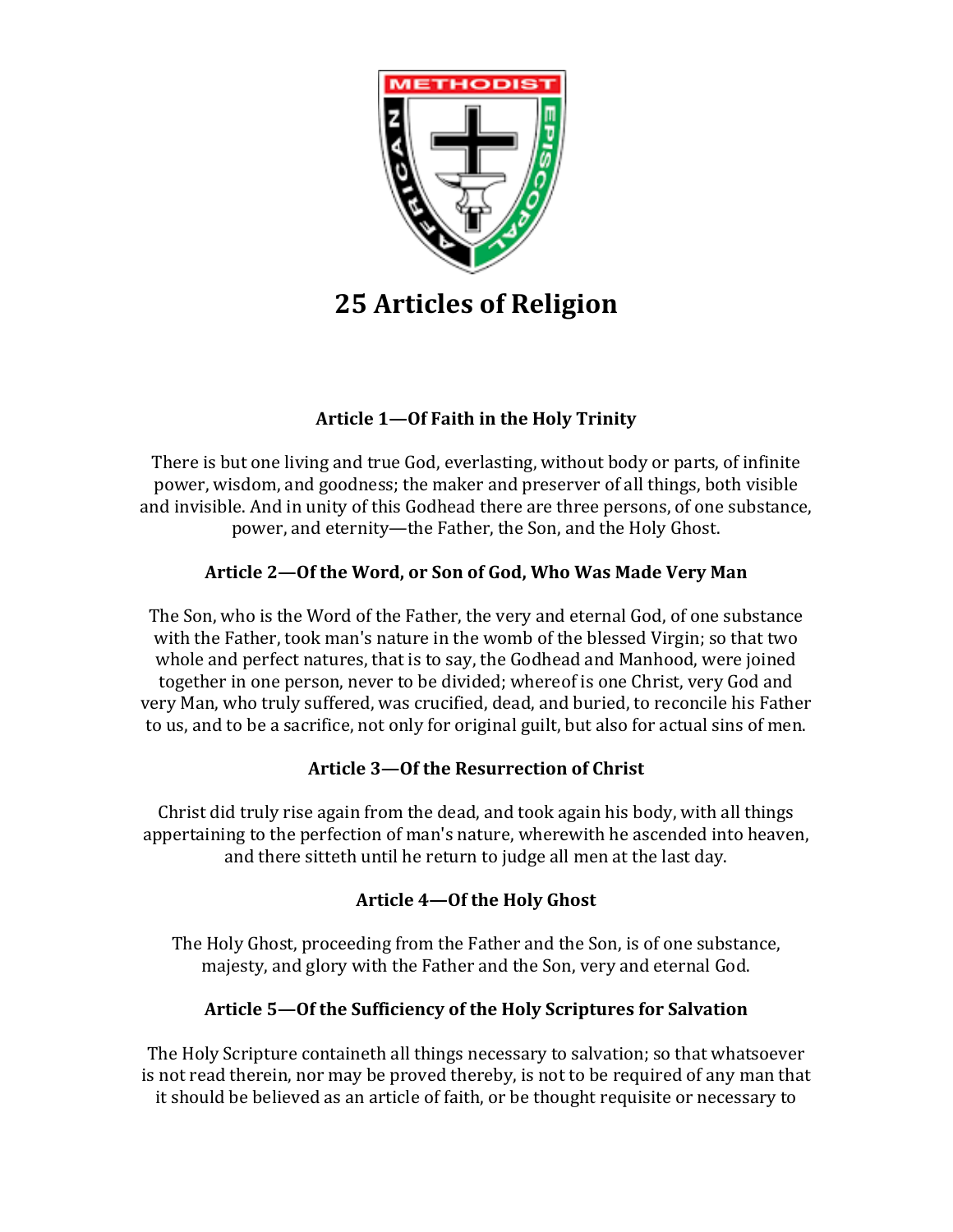salvation. In the name of the Holy Scripture we do understand those canonical books of the Old and New Testament of whose authority was never any doubt in the church. The names of the canonical books are:

Genesis, Exodus, Leviticus, Numbers, Deuteronomy, Joshua, Judges, Ruth, The First Book of Samuel, The Second Book of Samuel, The First Book of Kings, The Second Book of Kings, The First Book of Chronicles, The Second Book of Chronicles, The Book of Ezra, The Book of Nehemiah, The Book of Esther, The Book of Job, The Psalms, The Proverbs, Ecclesiastes or the Preacher, Cantica or Songs of Solomon, Four Prophets the Greater, Twelve Prophets the Less.

All the books of the New Testament, as they are commonly received, we do receive and account canonical.

### Article 6-Of the Old Testament

The Old Testament is not contrary to the New; for both in the Old and New Testament everlasting life is offered to mankind by Christ, who is the only Mediator between God and man, being both God and Man. Wherefore they are not to be heard who feign that the old fathers did look only for transitory promises. Although the law given from God by Moses as touching ceremonies and rites doth not bind Christians, nor ought the civil precepts thereof of necessity be received in any commonwealth; yet notwithstanding, no Christian whatsoever is free from the obedience of the commandments which are called moral.

### Article **7—Of Original or Birth Sin**

Original sin standeth not in the following of Adam (as the Pelagians do vainly talk), but it is the corruption of the nature of every man, that naturally is engendered of the offspring of Adam, whereby man is very far gone from original righteousness, and of his own nature inclined to evil, and that continually.

### Article 8-Of Free Will

The condition of man after the fall of Adam is such that he cannot turn and prepare himself, by his own natural strength and works, to faith, and calling upon God; wherefore we have no power to do good works, pleasant and acceptable to God, without the grace of God by Christ preventing us, that we may have a good will, and working with us, when we have that good will.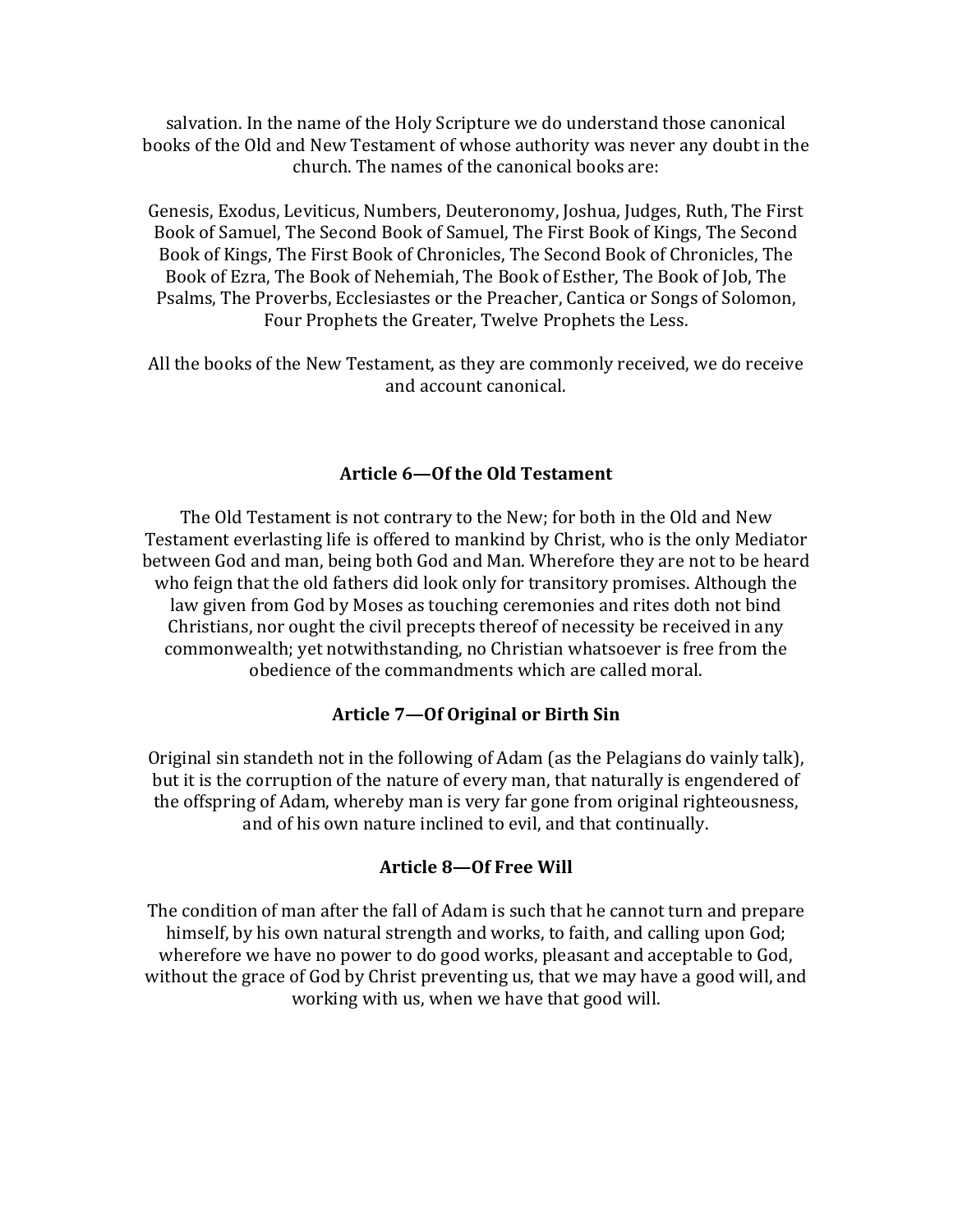### Article 9-Of the Justification of Man

We are accounted righteous before God only for the merit of our Lord and Saviour Jesus Christ, by faith, and not for our own works or deservings. Wherefore, that we are justified by faith, only, is a most wholesome doctrine, and very full of comfort.

#### Article 10-Of Good Works

Although good works, which are the fruits of faith, and follow after justification, cannot put away our sins, and endure the severity of God's judgment; yet are they pleasing and acceptable to God in Christ, and spring out of a true and lively faith, insomuch that by them a lively faith may be as evidently known as a tree is discerned by its fruit.

#### Article 11—Of Works of Supererogation

Voluntary works—besides, over and above God's commandments—which they call works of supererogation, cannot be taught without arrogance and impiety. For by them men do declare that they do not only render unto God as much as they are bound to do, but that they do more for his sake than of bounden duty is required; whereas Christ saith plainly: When you have done all that is commanded you, say, We are unprofitable servants.

### **Article 12—Of Sin After Justification**

Not every sin willingly committed after justification is the sin against the Holy Ghost, and unpardonable. Wherefore, the grant of repentance is not to be denied to such as fall into sin after justification. After we have received the Holy Ghost, we may depart from grace given, and fall into sin, and, by the grace of God, rise again and amend our lives. And therefore they are to be condemned who say they can no more sin as long as they live here; or deny the place of forgiveness to such as truly repent.

### **Article 13—Of the Church**

The visible church of Christ is a congregation of faithful men in which the pure Word of God is preached, and the Sacraments duly administered according to Christ's ordinance, in all those things that of necessity are requisite to the same.

#### **Article 14—Of Purgatory**

The Romish doctrine concerning purgatory, pardon, worshiping, and adoration, as well of images as of relics, and also invocation of saints, is a fond thing, vainly invented, and grounded upon no warrant of Scripture, but repugnant to the Word of God.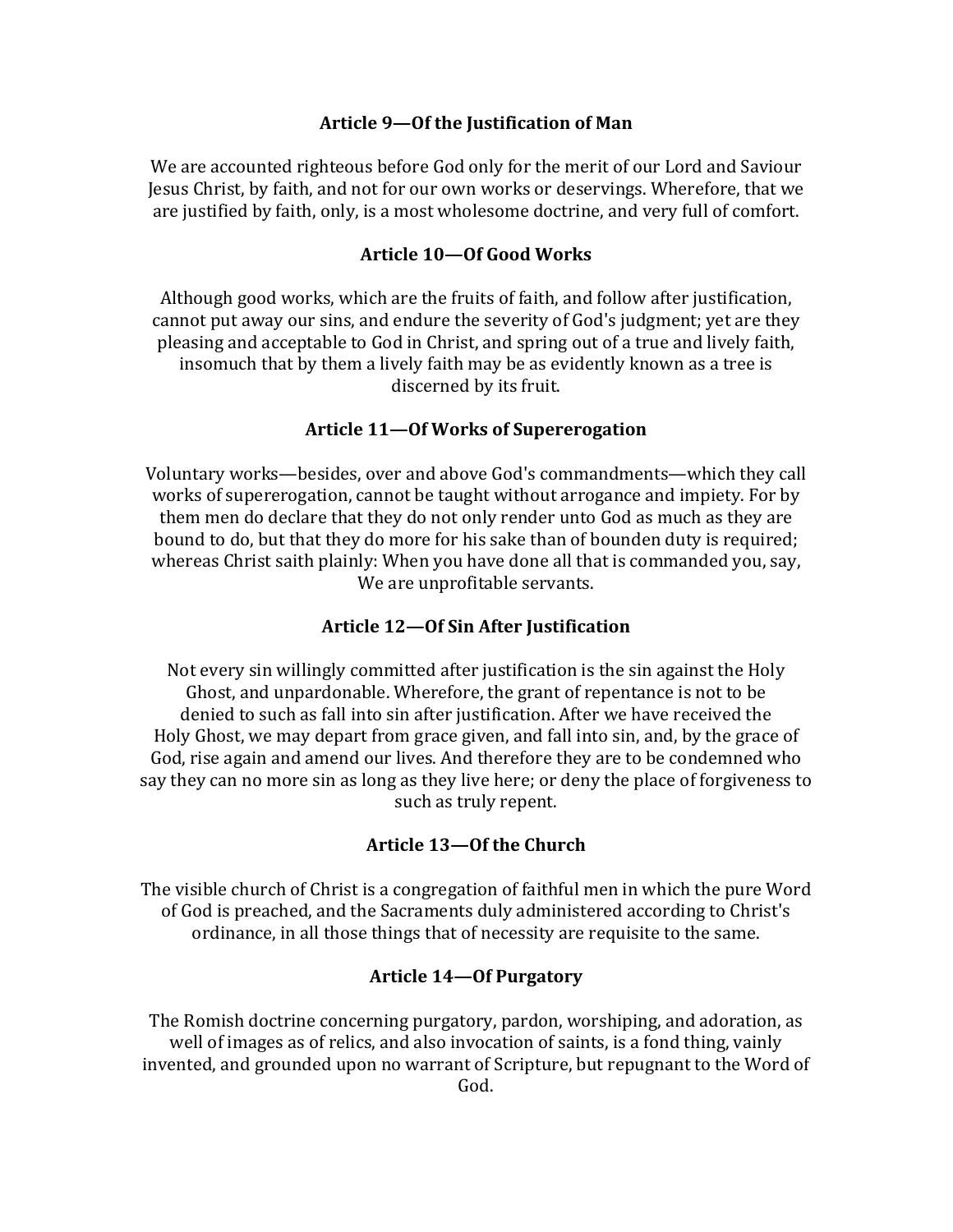# Article 15—Of Speaking in the Congregation in Such a Tongue as the People **Understand**

It is a thing plainly repugnant to the Word of God, and the custom of the primitive church, to have public prayer in the church, or to minister the Sacraments, in a tongue not understood by the people.

## Article 16-Of the Sacraments

Sacraments ordained of Christ are not only badges or tokens of Christian men's profession, but rather they are certain signs of grace, and God's good will toward us, by which he doth work invisibly in us, and doth not only quicken, but also strengthen and confirm, our faith in him.

There are two Sacraments ordained of Christ our Lord in the Gospel; that is to say, Baptism and the Supper of the Lord.

Those five commonly called sacraments, that is to say, confirmation, penance, orders, matrimony, and extreme unction, are not to be counted for Sacraments of the Gospel; being such as have partly grown out of the corrupt following of the apostles, and partly are states of life allowed in the Scriptures, but yet have not the like nature of Baptism and the Lord's Supper, because they have not any visible sign or ceremony ordained of God.

The Sacraments were not ordained of Christ to be gazed upon, or to be carried about; but that we should duly use them. And in such only as worthily receive the same, they have a wholesome effect or operation; but they that receive them unworthily, purchase to themselves condemnation, as St. Paul saith.

### **Article 17—Of Baptism**

Baptism is not only a sign of profession and mark of difference whereby Christians are distinguished from others that are not baptized; but it is also a sign of regeneration or the new birth. The Baptism of young children is to be retained in the Church.

# Article 18-Of the Lord's Supper

The Supper of the Lord is not only a sign of the love that Christians ought to have among themselves one to another, but rather is a sacrament of our redemption by Christ's death; insomuch that, to such as rightly, worthily, and with faith receive the same, the bread which we break is a partaking of the body of Christ; and likewise the cup of blessing is a partaking of the blood of Christ.

Transubstantiation, or the change of the substance of bread and wine in the Supper of our Lord, cannot be proved by Holy Writ, but is repugnant to the plain words of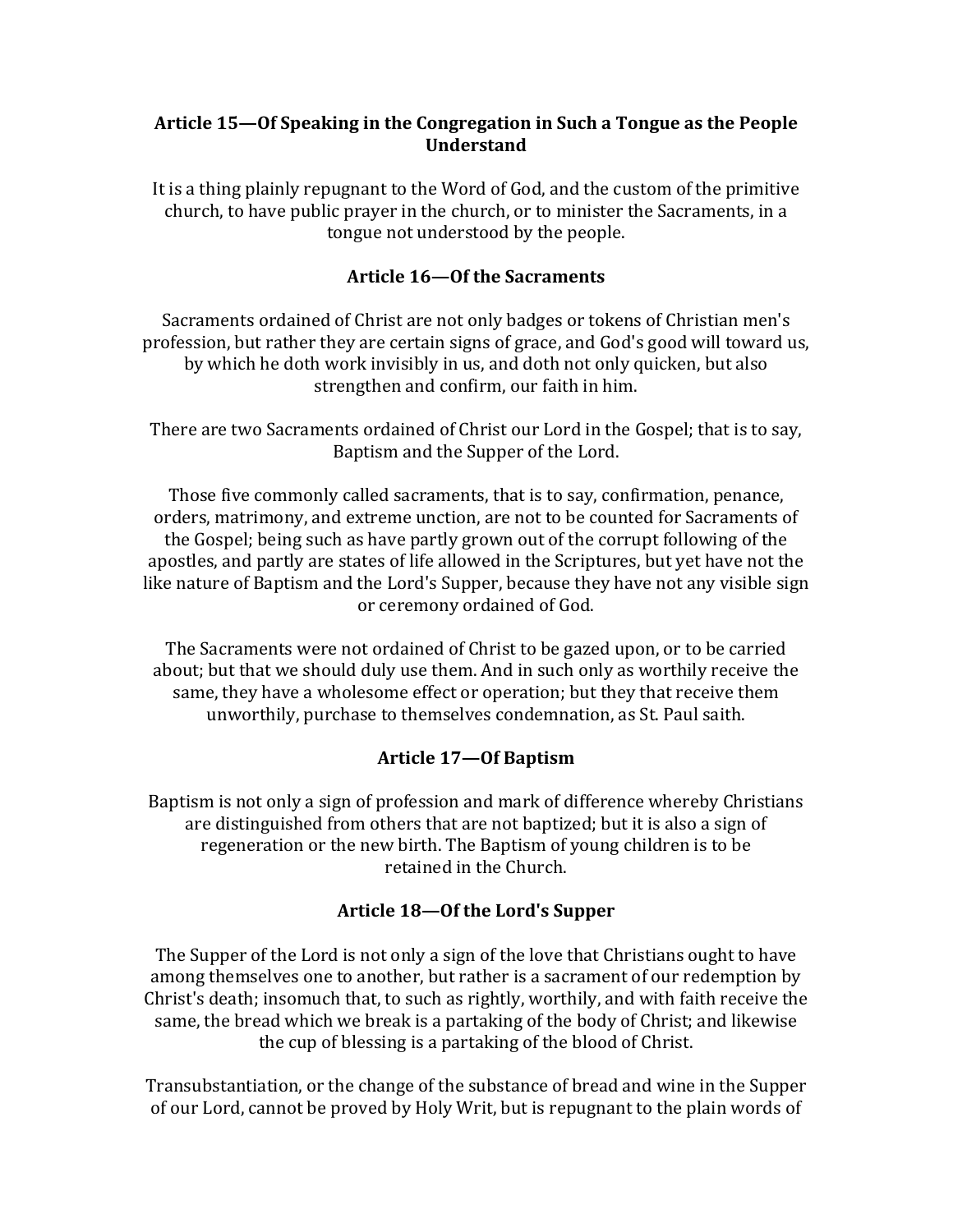Scripture, overthroweth the nature of a sacrament, and hath given occasion to many superstitions.

The body of Christ is given, taken, and eaten in the Supper, only after a heavenly and spiritual manner. And the mean whereby the body of Christ is received and eaten in the Supper is faith. The Sacrament of the Lord's Supper was not by Christ's ordinance reserved, carried about, lifted up, or worshiped.

# **Article 19—Of Both Kinds**

The cup of the Lord is not to be denied to the lay people; for both the parts of the Lord's Supper, by Christ's ordinance and commandment, ought to be administered to all Christians alike.

# Article 20—Of the One Oblation of Christ, Finished upon the Cross

The offering of Christ, once made, is that perfect redemption, propitiation, and satisfaction for all the sins of the whole world, both original and actual; and there is none other satisfaction for sin but that alone. Wherefore the sacrifice of masses, in which it is commonly said that the priest doth offer Christ for the quick and the dead, to have remission of pain or guilt, is a blasphemous fable and dangerous deceit.

# Article 21-Of the Marriage of Ministers

The ministers of Christ are not commanded by God's law either to yow the estate of single life, or to abstain from marriage; therefore it is lawful for them, as for all other Christians, to marry at their own discretion, as they shall judge the same to serve best to godliness.

# Article 22-Of the Rites and Ceremonies of Churches

It is not necessary that rites and ceremonies should in all places be the same, or exactly alike; for they have been always different, and may be changed according to the diversity of countries, times, and men's manners, so that nothing be ordained against God's Word. Whosoever, through his private judgment, willingly and purposely doth openly break the rites and ceremonies of the church to which he belongs, which are not repugnant to the Word of God, and are ordained and approved by common authority, ought to be rebuked openly, that others may fear to do the like, as one that offendeth against the common order of the church, and woundeth the consciences of weak brethren.

Every particular church may ordain, change, or abolish rites and ceremonies, so that all things may be done to edification.